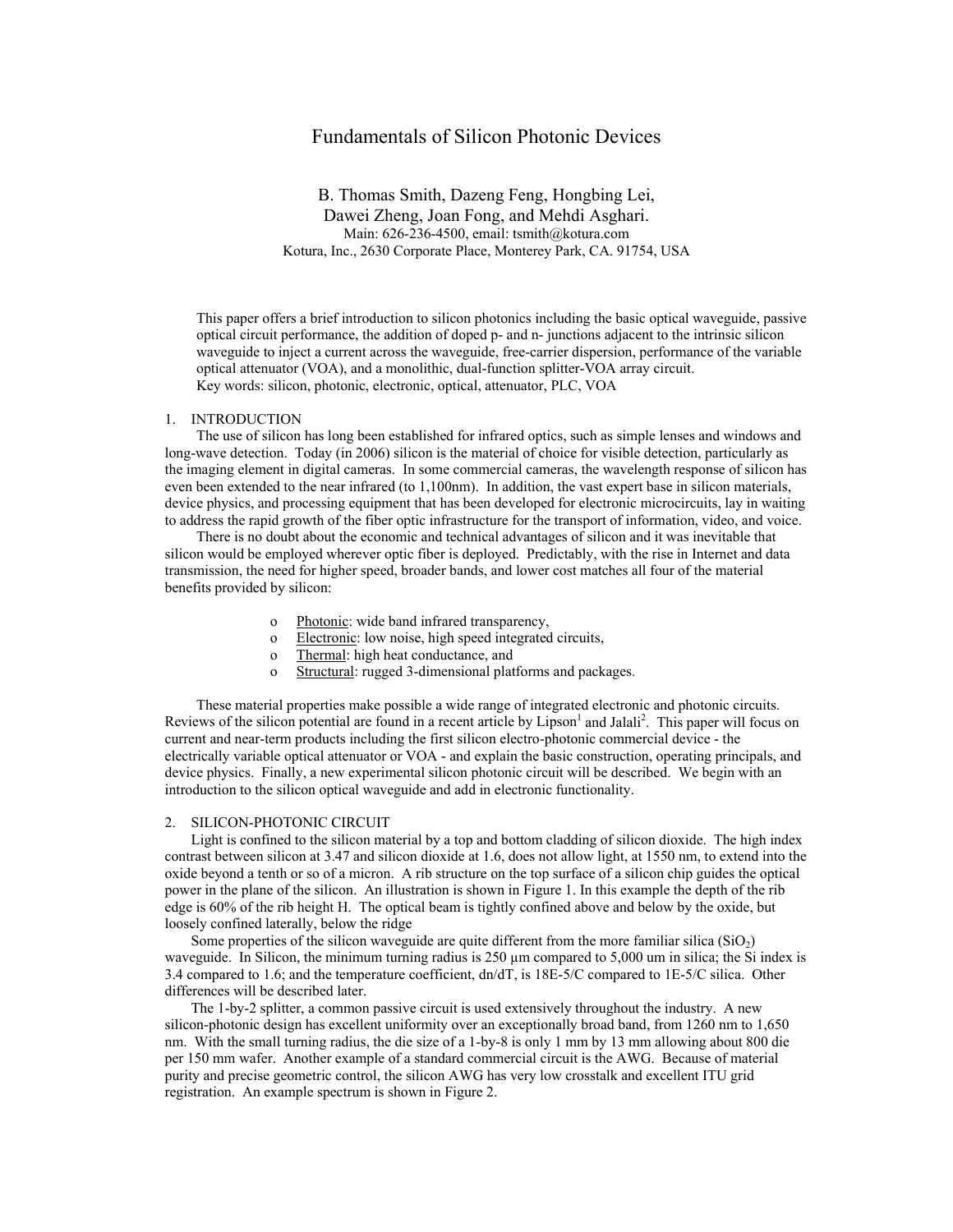

Figure 1. (a) SOI wafer profile showing the 3  $\mu$ m thick top Si where optical waveguides are formed, the 0.3 µm BOX that serves as the lower cladding, and the  $600 \mu m$  thick Si substrate. (b) details of a  $3 \mu m$  wide rib waveguide structure with the pear-shaped optical mode power profile shown in cross section.



Figure 2. Normalized transmission spectrum of a silicon flat-band AWG showing excellent crosstalk and channel uniformity.

The absolute insertion loss from glass fiber to a Si AWG is a little higher compared to a silica AWG. However, when multiple functions are integrated monolithically, when fiber interconnects are not utilized, the Si AWG has an insertion loss advantage. An example will be presented latter in this introduction.

A 3D mode transformer will minimize the coupling loss between a glass fiber and a Si waveguide. This device is shown pictorially in Figure 3. Processes for this structure are similar to MEMS processing which have long been optimized in silicon wafer fabrication facilities. The 3D taper is less than 2 mm long and terminates in a point about 1 µm wide.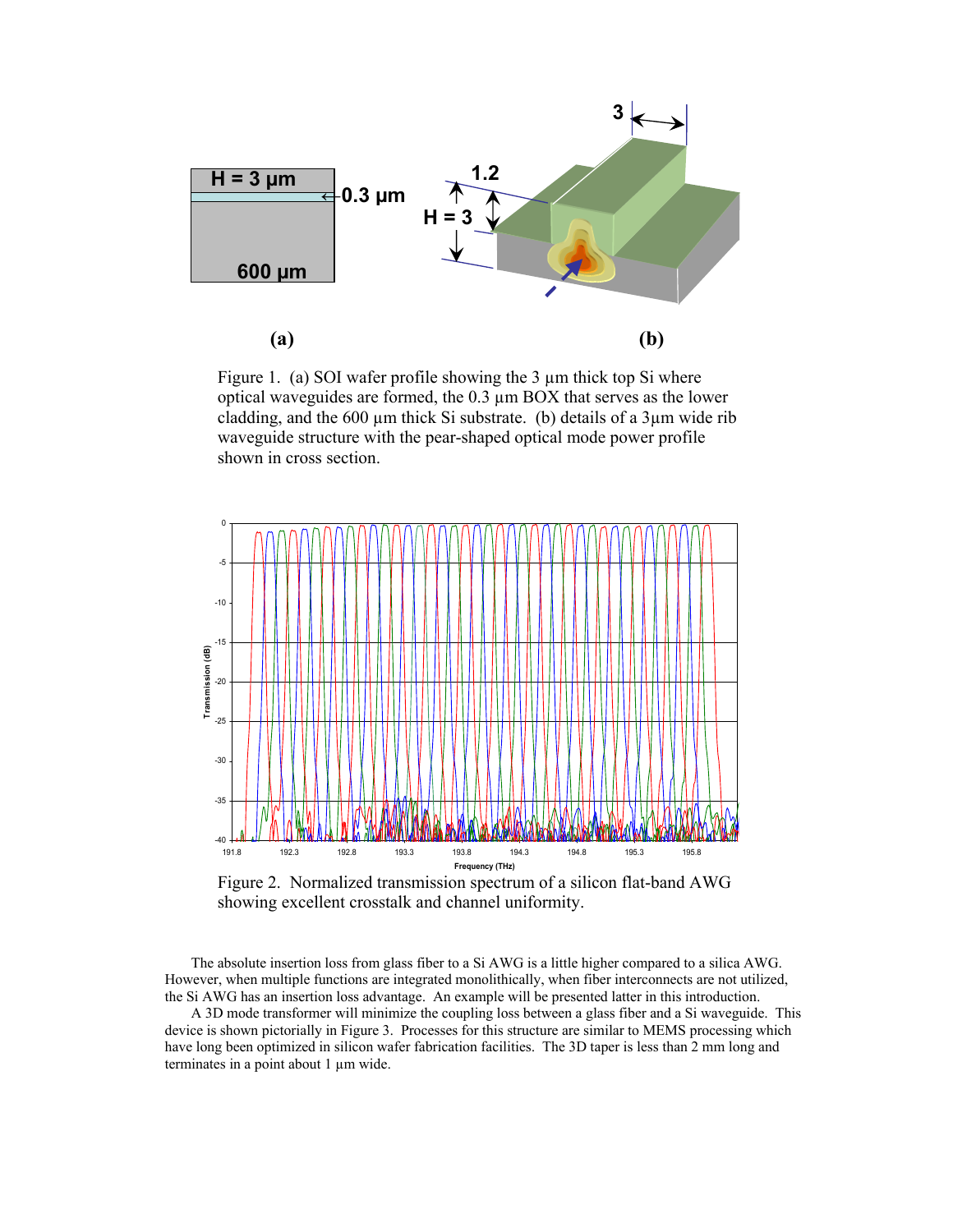

Figure 3. Pictorial of the 3D mode transformer developed for silicon photonics. The insertion loss is reduced from 3.4 dB, without the mode transformer to 0.3 dB. The primary cause of loss is the large area mode tail in the fiber that cannot match the tight mode pattern of the silicon.

### 3. SILICON ELECTRONIC DEVICE

A great advantage of silicon photonics is its electronic properties, adding the potential of optoelectronic and electrooptic interactions of photons and electrons. This makes possible electrical excitation and manipulation of light as well as optical conversion to electrical signals and even light control of light. Figure 4 illustrates the cross section of a Si photonic waveguide with adjacent p-and n- doped regions. The waveguide region itself is almost intrinsic, but lightly p-type. Electrical contacts to p- and n- regions form the terminals of a *p-i-n* diode, where the i-part (intrinsic) is the waveguide region.

A forward biased current, from the p-region to the n-region, passes through the waveguide. As the current I, flows, the carrier density (cm<sup>-3</sup>) builds up with a time constant  $\tau$  to a value

$$
N = K_v \cdot I \cdot \tau \tag{1}
$$

where  $K_v$  is constant approximately equal to the reciprocal of the electron charge and device volume, I is the steady-state current, and  $\tau$  is the effective carrier lifetime. This charge density resides in the conduction band (for electrons) and valence band (for holes) and hence comprises "free-carriers" capable of flowing freely under the influence of an electric field. In particular, the charges respond to the oscillatory electric field of a light wave.

The classical dispersion theory of a free-carrier gas was developed by Drude and is described in many textbooks. The Drude model, however, does not match too well to the dispersion of free carriers in crystalline silicon and empirical values are most often cited. The linear absorption coefficient, for  $\alpha$  and real index of refraction, n, has been determined empirically, first by Schroder<sup>3</sup> and later by Soref<sup>4</sup>, by measuring the optical loss of transmitted light through silicon samples of various electron density  $(N_e)$  and hole density (Np), formed by various impurity doping, and sample thickness. The accepted empirical relationships for silicon at room temperature and 1550 nm wavelength are given in Eqs. 2 and 3, where  $N_e$  and  $N_h$  are the electron and hole density respectively.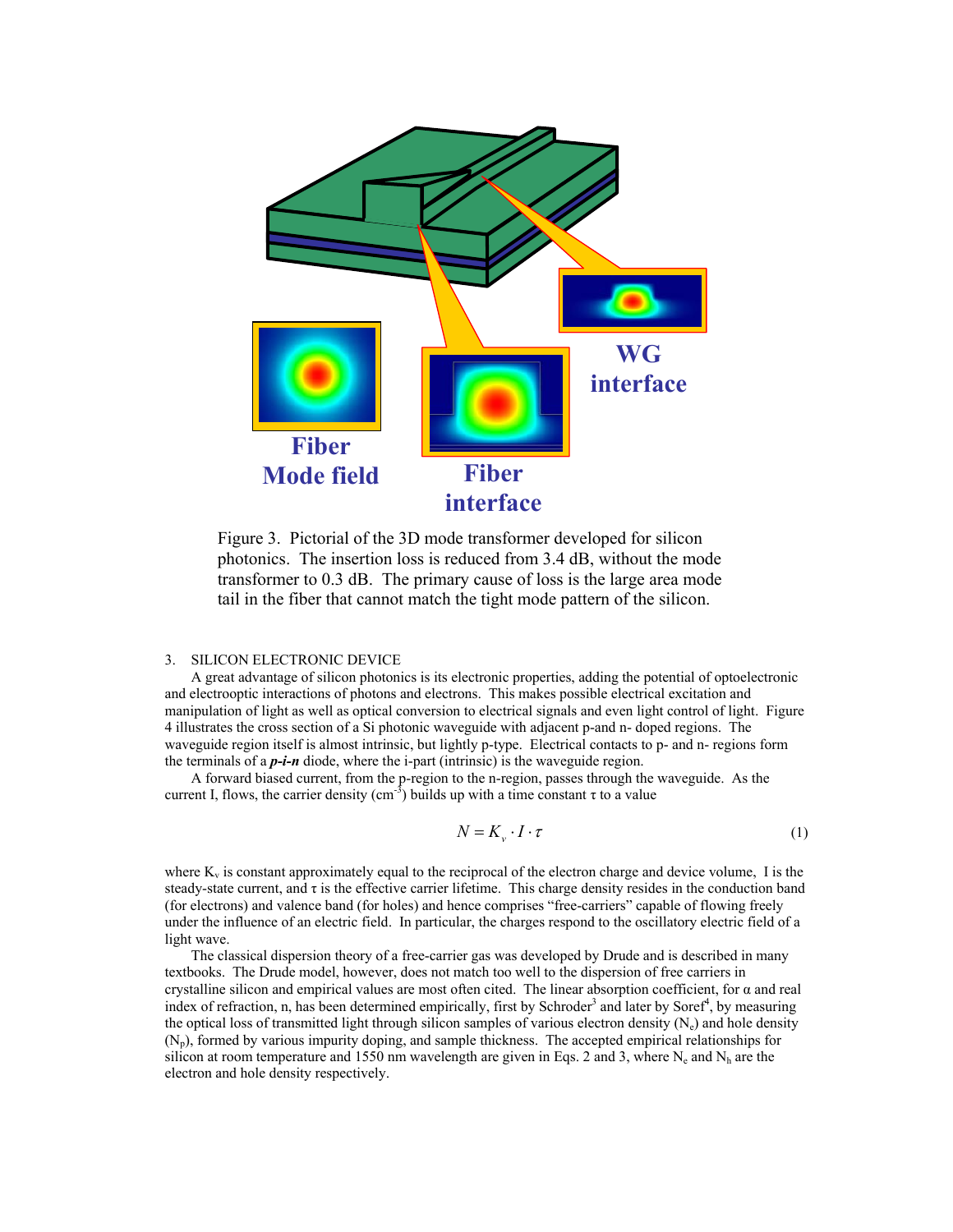$$
\alpha = 8.5x10^{-18} \cdot N_e + 6.0x10^{-18} \cdot N_p \tag{2}
$$

$$
n = -8.8 \times 10^{-22} \cdot N_e - 8.5.10^{-16} \cdot N_p^{0.8}
$$
 (3)

At low currents, the index can be precisely controlled finding application in switching and modulation. At high currents, linear absorption dominates and attenuation and modulation can be realized. With the addition of electronics, several optical functions can be realized: attenuator, modulator, phase shifter, switch, gain equalization, detector, amplifier, light emitter. In addition, simple, but useful electronic devices can be monolithically added to the silicon substrate: resistor, capacitor, transistor, temperature sensor, and others. .



Figure 4. Cross section of a Si photonic waveguide with adjacent p-and n- doped regions. The waveguide region is slightly jp-type, but essentially intrinsic. The Electrical contacts to p- and n- regions form the terminals of a PIN diode.

#### 4. VARIABLE OPTICAL ATTENUATOR

Attenuation in the VOA is realized by the free-carrier absorption mechanism. Free-carriers in this case , comprise a "gas" of electrons and holes in the conduction and valence bands of the matrix of silicon ions. Electrons and holes in their respective bands are free to move about within the bounds of the silicon crystal. Initially, when no light is present, all the charge carriers have a kinetic energy,  $(\frac{1}{2}m*v^2)$ , near the minimum energy points of the bands consistent with the thermal energy of the crystal. The carrier gas is in thermal equilibrium with the crystal lattice.

When a light wave, E-field accelerates an electron or hole to a higher kinetic energy level, the gas heats up, but the heat is quickly transferred to the crystal lattice. The light beam has lost energy equal to the heat energy transferred to the lattice. The amount of light lost, depends on the total number of carriers encountered by the optical wave and the initial optical power in the wave. Let  $P_n$  be the optical power entering the electron hole gas and  $P_0$  the optical power exiting the gas after traveling a distance L through the free-carrier gas. The relationship shown in Eq. (4), defines the familiar linear absorption coefficient, α.

$$
P_o = P_n \cdot e^{-\alpha \cdot L} \tag{4}
$$

In general, the linear absorption coefficient is dependent on temperature and wavelength and generalizing Eq. (1) to the form shown in Eq. (5).

$$
\alpha = K_e(T, \lambda) \cdot N_e + K_p(T, \lambda) \cdot N_p \tag{5}
$$

Attenuation is defined as:

$$
A \equiv 10 \cdot \log(P_n \, / \, P_o)
$$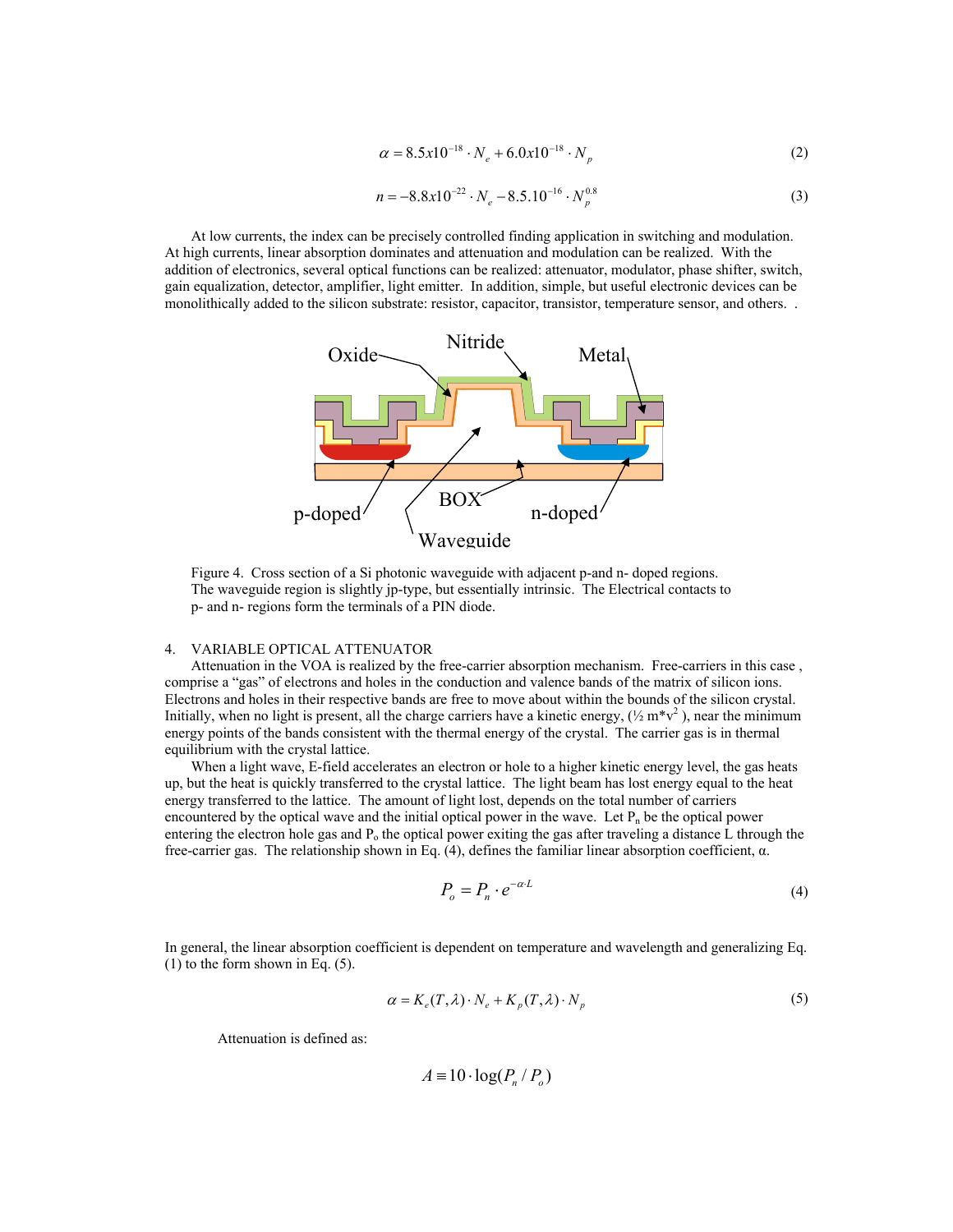When converted with Eqs (1, 4 and 5), attenuation becomes:

$$
A = 10 \cdot \log(e) \cdot L \cdot (K_e + K_h) \cdot K_v \cdot I \cdot \tau
$$
 (6)

Where Ne and Nh are assumed equal to N (defined by Eq. 1).



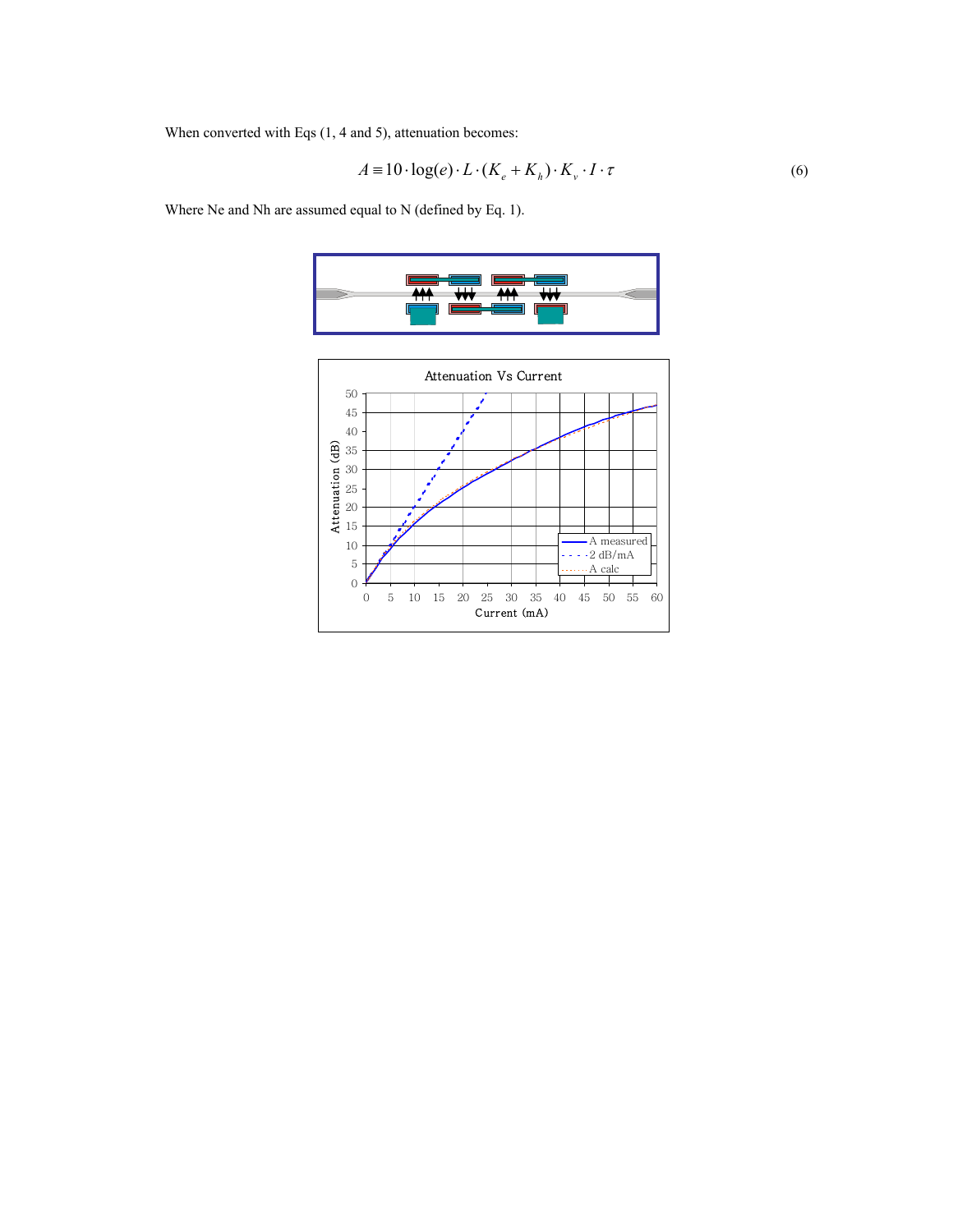